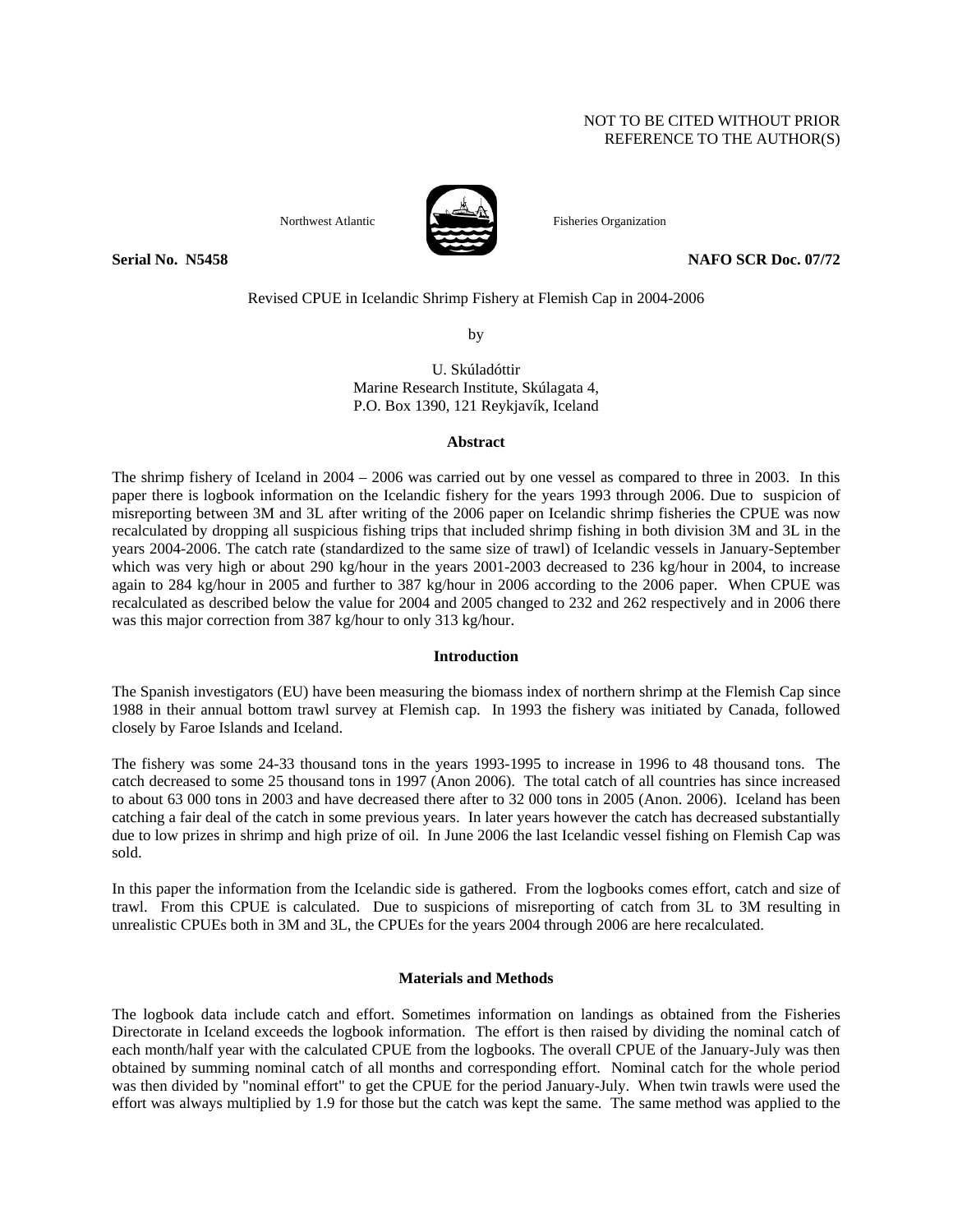period January –September. In 2006 members of the Scientific Councilof NAFO noticed a big discrepancy between CPUE from one month to another in area subdivision 3M resulting in an extraordinary high CPUE coinciding with a very low CPUE at the same time in the area subdivision 3L. This misreporting appeared to start late in year 2004 (December) and occurred again in both 2005 and 2006. In 2005 the unusually high CPUE occurred in 3M in the months August through September and again in November through December. In the year 2006 there was this sky high CPUE also in January through March in 3M. In all the same months here mentioned the CPUE was extremely low in 3L compared to that of similar size Canadian vessels fishing in the 3L area (Orr, personal communication). The effort and positions are considered to be correct due to very strict reporting on positions in the pilot program (every 15 minits) through the satellite. The catch can however through book keeping tricks be moved from one area to the other.

In order to correct this CPUE, all data from fishing trips that contained catch from both areas 3M and 3L were removed from the data base from December 2004 to March 2006. Assuming that the landing of shrimp for the whole fishing trips is allways correct the CPUE for the fishing trips when staying for the whole time in Division 3M was considered correct. The data for CPUE in Division 3L were found to be of no use.

For calculation of CPUE to the standard size of trawl of 3000 meshes, the catch and effort of a period like January to July was calculated in the manner decribed above. At the same time the average size of trawl (no. of standard meshes in cirqumference of the belly) be it single or double was calculated. The CPUE for trawl size 3000 meshes was then considered to be proportional to the mean size of trawl in the same period. The same was done for the period January through September.

#### **Catch and Effort data**

In 2005 and 206 the fishery was carried out since January (Table 1). The catch in 2006 was 2 100 tons (Table 2). Iceland increased the total allowable catch (TAC) for Icelandic vessels from 6 800 tons in 1999, to about 10 000 tons for years 2000 to 2002 and to 13 500 for year 2003. In spite of this high TAC the total catch was only 5 300 tons in year 2001, 5 700 tons in 2002 and 4 700 in 2003. Iceland decreased the TAC in 2004 to 5 000 tons. Since 2004 there was only one vessel fishing for shrimp. The catch has decreased from 4000 tons in 2005 to 2 100 tons in 2006 when the last Icelandic vessel was sold.

The average size of gear used was about 3000 meshes in most years, but increased to about 3500 meshes in the years 1999 to 2001 and to 4 460 meshes in 2004 - 2006. The trawl size being by far the largest in the series (Fig 1). So the unstandardized CPUE (no correction for size of trawl) of 2006 gives an impression of the shrimp stock being quite large and the raw CPUE is 465 kg/hour (was 565 in the misreported data, Skuladottir 2006) or much higher than the highest catch per hour in the series. Therefore it makes more sense to look at CPUE at a standard trawl size (Fig. 2). There the CPUE in 2006 is the second highest in the series. At the same time the use of twin trawls has increased from less than 50% in 1993 to about 99% in the years 2004 – 2006 (Table 2).

Whe the fishery was virgin the CPUE at a standard 3000 meshes trawl was 344 kg/hr for the period January – September. The mean CPUE for the year 1997 was the lowest ever for Iceland or 203 kg per trawling hour for the period January through September (Table 2). In 1998 the mean CPUE for the same period was much higher or 266 kg and decreased slightly in 1999 and 2000 to increase in 2001 through 2003 to about 290 kg/hour. In 2004 CPUE decreased to 232 kg/hour or to the level of the years 1998 to 2000. In 2005 the CPUE increased somewhat or to **262** kg/hour instead of the previously estimated 284 kg/hour (Skuladottir 2006). Now it is perhabs better to look at the period January through July as there was no fishery after June in year 2006. So in the same manner as with the period January through September CPUE decreased from the virgin high of 363 kg/hr, reached the low 192 kg/hr in 1997 to increase to 290-305 kg/hr in the years 2001-2003. After the intensive fishery in 2003 when 63 000 tons were landed (Anon. 2006) the CPUE decreased to 228 kg/hr in 2004. After this the CPUE increased gradually to **313** kg/hr in 2006, instead of the previously wrongly estimated 387 kg/hr (Skuladottir 2006). This happened at the same time as the landings of all fleets declined drastically due mostly to economic reasons in the years 2004-2005.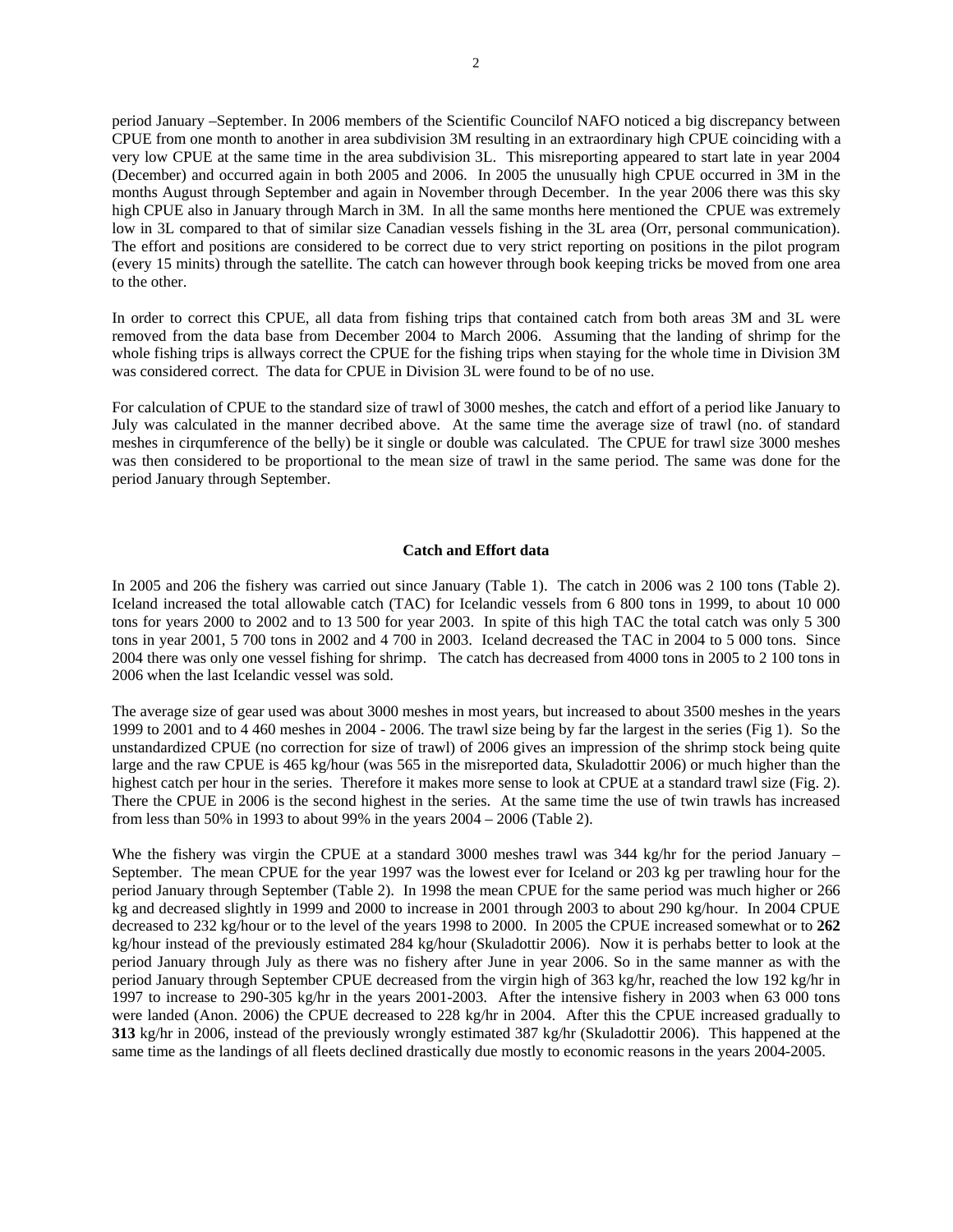## **Biological Samples**

The length frequency distributions of Icelandic samples shown by Skuladottir (2006), from 2005 through 2006 were found to be correctly labelled as concerns areas and will not be presented here again (Skuladottir b, 2006, working paper).

#### **References**

Anon. 2006. Northwest Atlantic Fisheries Organization Scientific Council Report 2006. Northwest Atlantic Fisheries Organization, Dartmouth, Nova Scotia.

Skúladóttir, U. 2006. Icelandic shrimp fishery (*Pandalus borealis* Kr.) at the Flemish Cap in 1993-2006. NAFO SCR Doc. 06/74 Serial No. N5324. 22 p.

Skúladóttir, U. 2006b. Comparison of length frequency distribution of shrimp (*Pandalus borealis*) in Division 3M and 3L by Iceland in 2005-2006. NAFO SC WP 06/038. 5 p.

Skúladóttir, U. and G. Pétursson. 2006. Assessment of the International Fishery for shrimp (*Pandalus borealis*) in Division 3M ( Flemish Cap), 1993-2006. NAFO SCR Doc. 06/76 Serial No. N5326. 21 p.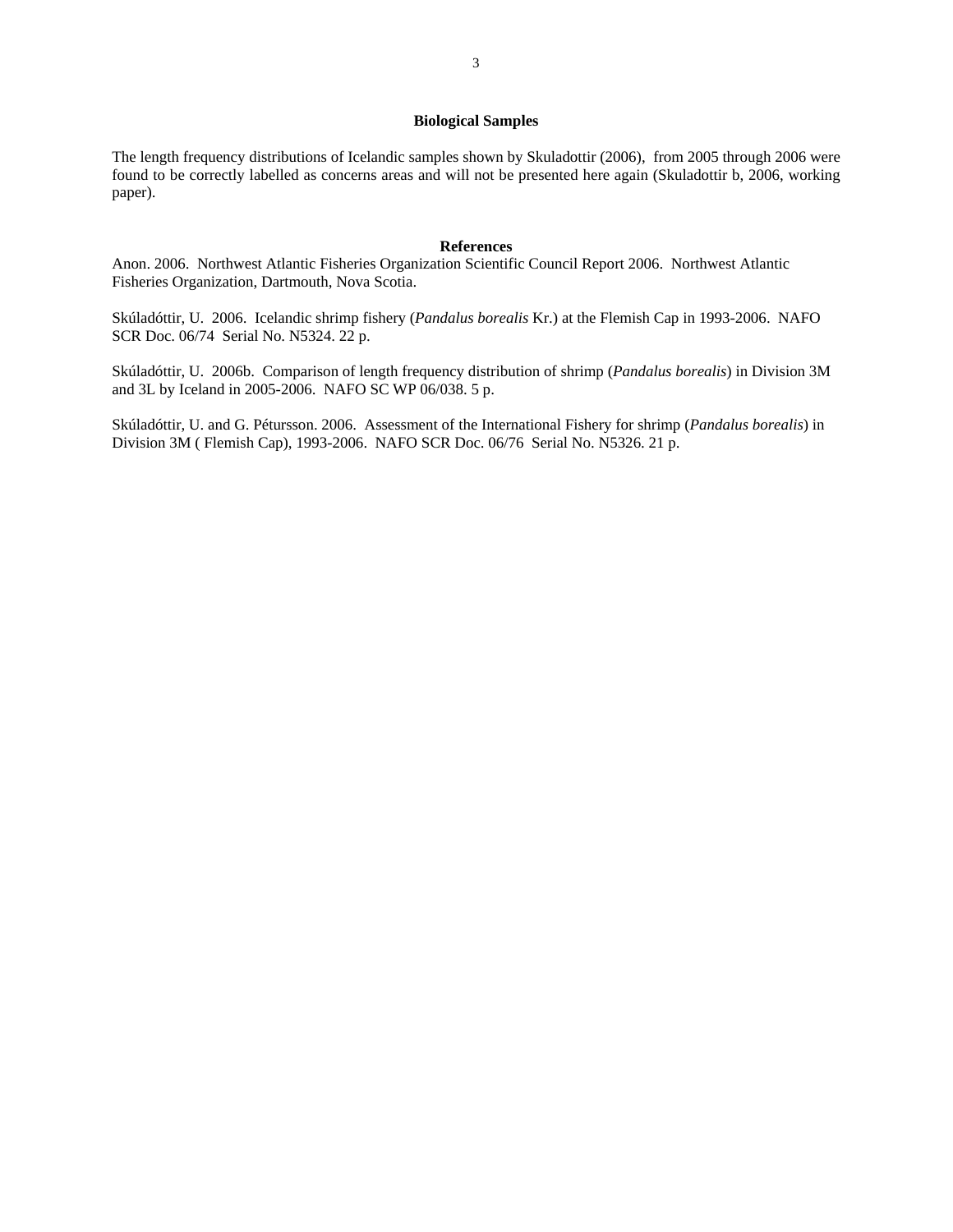|      | January - July                                |                                                             |                                                      |                                                                 | August - December                           |                                                   |                                        |                                             | January - July |                                               |                                           | August - December                   |                                             |                                   |                                           |                                    |                                            |
|------|-----------------------------------------------|-------------------------------------------------------------|------------------------------------------------------|-----------------------------------------------------------------|---------------------------------------------|---------------------------------------------------|----------------------------------------|---------------------------------------------|----------------|-----------------------------------------------|-------------------------------------------|-------------------------------------|---------------------------------------------|-----------------------------------|-------------------------------------------|------------------------------------|--------------------------------------------|
| Year | Month                                         | CPUE                                                        | Effort                                               | Catch                                                           | Month                                       | CPUE                                              | Effort                                 | Catch                                       | Year           | Month                                         | CPUE                                      | Effort                              | Catch                                       | Month                             | CPUE                                      | Effort                             | Catch                                      |
| 1993 | Jun                                           | 380.2                                                       | 1767                                                 | 671.8                                                           | Aug<br>Sep<br>Oct<br>Nov                    | 320.4<br>349.8<br>231.7<br>306.8                  | 1334<br>1034<br>334<br>588             | 427.4<br>361.7<br>77.4<br>180.4             | 2001           | <b>Jan</b><br>Feb<br>Mar<br>Apr               | 285.9<br>299.9<br>303.6<br>239.6          | 538<br>1593<br>2174<br>45           | 153.7<br>477.6<br>660.0<br>10.8             | Aug<br>Sep<br>Oct<br>Nov          | 292.6<br>277.3<br>267.5<br>253.4          | 2094<br>1160<br>1563<br>1210       | 612.9<br>321.6<br>418.1<br>306.6           |
|      | Jul<br>Subtotal<br>Total                      | 342.4<br>365.7<br>365.7                                     | 1097<br>2864<br>2918                                 | 375.6<br>1047.4<br>1067.0                                       | Dec<br>Subtotal<br>Total                    | 236.5<br>306.7<br>306.7                           | 537<br>3827<br>3834                    | 127.0<br>1173.9<br>1176.0                   |                | May<br>Jun<br>Jul<br>Subtotal                 | 271.1<br>282.9<br>296.5<br>292.1          | 917<br>2777<br>2992<br>11036        | 248.7<br>785.6<br>887.2<br>3223.6           | Dec<br>Subtotal                   | 500.8<br>289.5                            | 404<br>6431                        | 202.5<br>1861.7                            |
| 1994 | Jan<br>Feb<br>Mar<br>Jun<br>Jul<br>Subtotal   | 228.5<br>371.8<br>295.5<br>256.4<br>212.9<br>248.6          | 144<br>510<br>531<br>1297<br>2653<br>5135            | 32.9<br>189.6<br>156.9<br>332.5<br>564.8<br>1276.7              | Aug<br>Sep<br>Oct<br>Nov<br>Dec<br>Subtotal | 175.3<br>126.9<br>125.4<br>115.5<br>75.0<br>154.2 | 1657<br>476<br>492<br>181<br>8<br>2814 | 290.4<br>60.4<br>61.7<br>20.9<br>0.6<br>434 | 2002           | Total<br>Jan<br>Feb<br>Mar<br>Apr             | 292.1<br>292.6<br>343.4<br>264.6<br>305.7 | 11036<br>372<br>705<br>1786<br>2056 | 3223.6<br>108.9<br>242.0<br>472.4<br>628.4  | Total<br>Aug<br>Sep<br>Oct<br>Nov | 289.5<br>311.7<br>313.2<br>234.7<br>312.9 | 7178<br>1739<br>1054<br>923<br>559 | 2077.8<br>542.0<br>330.0<br>216.7<br>174.9 |
| 1995 | Total<br>Feb<br>Mar                           | 248.6<br>280.0<br>246.8                                     | 6693<br>65<br>711                                    | 1664.0<br>18.2<br>175.5                                         | Total<br>Aug<br>Sep                         | 154.2<br>178.0<br>134.1                           | 4123.7<br>4869<br>2928                 | 636<br>866.9<br>392.5                       |                | May<br>Jun<br>Jul<br>Subtotal                 | 330.8<br>346.0<br>444.6<br>330.6          | 2439<br>2113<br>1241<br>10710       | 806.6<br>731.1<br>551.7<br>3541.1           | Dec<br>Subtotal                   | 359.9<br>301.6                            | 437<br>4711                        | 157.1<br>1420.7                            |
|      | Apr<br>May<br>June<br>Jul                     | 149.9<br>260.1<br>248.9<br>249.5                            | 1487<br>2617<br>3733<br>6625                         | 222.9<br>680.7<br>929.2<br>1653.0                               | Oct<br>Nov<br>Dec                           | 166.3<br>144.4<br>174.5                           | 2088<br>1074<br>740                    | 347.2<br>155.1<br>129.1                     | 2003           | Total<br>Jan<br>Feb                           | 330.6<br>384.3<br>422.0                   | 10711<br>162<br>715                 | 3541.1<br>62.1<br>301.8                     | Total<br>Aug<br>Sep               | 301.6<br>395.9<br>291.6                   | 7296<br>956<br>818                 | 2200.3<br>378.6<br>238.5                   |
| 1996 | Subtotal<br>Total                             | 241.5<br>241.5<br>207.2                                     | 15238<br>16932<br>1755                               | 3679.5<br>4088.5<br>363.7                                       | Subtotal<br>Total                           | 161.6<br>161.6<br>165.4                           | 11699<br>21868<br>8156                 | 1890.8<br>3534.4<br>1349.4                  |                | Mar<br>Apr<br>May<br>Jun                      | 565.1<br>430.9<br>329.7                   | 1303<br>967<br>925                  | 736.3<br>416.5<br>305.1                     | Oct<br>Nov<br>Dec                 | 352.4<br>333.4<br>606.8                   | 941<br>727<br>354                  | 331.6<br>242.4<br>214.8                    |
|      | Jan<br>Feb<br>Mar<br>Apr                      | 251.7<br>261.8<br>211.2                                     | 1326<br>4604<br>10754                                | 333.7<br>1205.1<br>2271.2                                       | Aug<br>Sep<br>Oct<br>Nov                    | 167.1<br>129.7<br>137.9                           | 8089<br>5482<br>1456                   | 1351.7<br>711.2<br>200.8                    |                | Jul<br>Subtotal<br>Total                      | 287.6<br>444.2<br>444.2                   | 85<br>4157<br>6041                  | 24.5<br>1846.3<br>2683.3                    | Subtotal<br>Total                 | 370.3<br>370.3                            | 3796<br>5791                       | 1405.9<br>2144.7                           |
|      | May<br>Jun<br>Jul<br>Subtotal<br>Total        | 189.1<br>202.5<br>235.9<br>214.2<br>214.2                   | 12749<br>13933<br>11963<br>57084<br>64760            | 2410.2<br>2821.5<br>2821.5<br>12226.9<br>13871.0                | Dec<br>Subtotal<br>Total                    | 158.1<br>155.9<br>155.9                           | 253<br>23436<br>43689                  | 40.0<br>3653.1<br>6810.0                    | 2004           | Jan<br>Feb<br>Mar<br>Apr                      | 251.9<br>293.5<br>267.9<br>280.2          | 412<br>891<br>974<br>1044           | 103.8<br>261.5<br>261.0<br>292.6            | Aug<br>Sep<br>Oct<br>Nov          | 410.3<br>280.6<br>328.4<br>400.0          | 738<br>803<br>936<br>604           | 302.8<br>225.3<br>307.4<br>241.6           |
| 1997 | Jan<br>Feb<br>Apr<br>May                      | 175.8<br>214.7<br>135.0<br>141.4                            | 413<br>621<br>514<br>3736                            | 72.6<br>133.3<br>69.4<br>528.2                                  | Aug<br>Sep<br>Oct<br>Nov                    | 206.7<br>202.4<br>222.0<br>192.5                  | 4252<br>3476<br>2519<br>1039           | 879.0<br>703.6<br>559.1<br>200.0            |                | May<br>Jun<br>Jul<br>Subtotal<br>Total        | 315.1<br>403.5<br>386.9<br>320.0<br>320.0 | 1089<br>1015<br>967<br>6392<br>6392 | 343.0<br>409.5<br>374.3<br>2045.6<br>2045.6 | Dec<br>Subtotal<br>Total          | 349.6                                     | 3081                               | 1077.1                                     |
|      | Jun<br>Jul<br>Subtotal<br>Total               | 167.7<br>209.2<br>177.3<br>177.3                            | 5386<br>5802<br>16472<br>19478                       | 903.2<br>1213.7<br>2920.4<br>3453.3                             | Dec<br>Subtotal<br>Total                    | 176.9<br>206.4<br>206.4                           | 429<br>11715<br>14681                  | 75.9<br>2417.6<br>3029.6                    | 2005*          | Jan<br>Feb<br>Mar                             | 157.9<br>284.4<br>344.2                   | $\overline{4}$<br>988<br>933        | 0.6<br>281.0<br>321.1                       | Aug<br>Sep<br>Oct                 | 437.4<br>276.9<br>378.7                   | 705<br>316<br>840                  | 308.4<br>87.5<br>318.3                     |
| 1998 | Feb<br>Mar<br>Apr<br>May                      | 217.2<br>206.8<br>229.5<br>261.4                            | 297<br>812<br>880<br>2820                            | 64.5<br>167.9<br>202.0<br>737.2                                 | Aug<br>Sep<br>Oct<br>Nov                    | 256.4<br>184.5<br>196.3<br>204.6                  | 3184<br>5028<br>3612<br>1761           | 816.3<br>927.5<br>708.9<br>360.3            |                | Apr<br>May<br>Jun<br>Jul<br>Subtotal          | 339.9<br>442.9<br>431.7<br>449.5<br>380.8 | 969<br>860<br>943<br>994<br>5691    | 329.4<br>380.9<br>407.1<br>446.8<br>2166.9  | Nov<br>Dec<br>Subtotal            | 404.3<br>388.9                            | 632<br>2493                        | 255.5<br>969.7                             |
|      | Jun<br>Jul<br>Subtotal<br>Total               | 330.7<br>285.3<br>282.1<br>282.1                            | 3537<br>4117<br>12463<br>12657                       | 1169.7<br>1174.7<br>3516.0<br>3570.8                            | Dec<br>Subtotal<br>Total                    | 222.5<br>207.8<br>207.8                           | 644<br>14229<br>14447                  | 143.3<br>2956.3<br>3001.5                   | 2006*          | Total<br>Jan<br>Feb                           | 380.8                                     | 5848                                | 2226.9                                      | Total                             |                                           |                                    |                                            |
| 1999 | Feb<br>Mar<br>Apr<br>May<br>Jun<br>Jul        | 350.5<br>289.4<br>253.0<br>249.5<br>285.8<br>280.4          | 382<br>1851<br>3483<br>5941<br>5993<br>5224          | 133.9<br>535.7<br>881.2<br>1482.3<br>1712.7<br>1464.6           | Aug<br>Sep<br>Oct<br>Nov<br>Dec             | 250.8<br>235.5<br>255.6<br>256.2<br>230.6         | 3642<br>1371<br>2150<br>2173<br>989    | 913.4<br>322.9<br>549.6<br>556.8<br>228.1   |                | Mar<br>Apr<br>May<br>Jun<br>Subtotal<br>Total | 392.1<br>384.3<br>870.4<br>426.1          | 776<br>929<br>147<br>1851           | 304.2<br>357.0<br>127.6<br>788.8            |                                   |                                           |                                    |                                            |
|      | Subtotal<br>Total                             | 271.5<br>271.5                                              | 22874<br>24009                                       | 6210.4<br>6518.6                                                | Subtotal<br>Total                           | 249.0<br>249.0                                    | 10325<br>10837                         | 2570.8<br>2698.4                            |                |                                               |                                           |                                     |                                             |                                   |                                           |                                    |                                            |
| 2000 | Jan<br>Feb<br>Mar<br>Apr<br>May<br>Jun<br>Jul | 263.8<br>280.5<br>306.3<br>280.7<br>231.9<br>304.3<br>250.1 | 1050<br>2206<br>3297<br>4378<br>4943<br>3679<br>3064 | 277.0<br>618.8<br>1009.8<br>1229.0<br>1146.6<br>1119.6<br>766.4 | Aug<br>Sep<br>Oct<br>Nov<br>Dec             | 244.9<br>239.0<br>274.8<br>256.1<br>267.5         | 2357<br>2134<br>1787<br>2984<br>798    | 577.1<br>510.2<br>491.1<br>764.3<br>213.5   |                |                                               |                                           |                                     |                                             |                                   |                                           |                                    |                                            |
|      | Subtotal<br>Total                             | 272.7<br>272.7                                              | 22618<br>22618                                       | 6167.2<br>6167.2                                                | Subtotal<br>Total                           | 254.1<br>254.1                                    | 10060<br>11051                         | 2556.2<br>28078                             |                |                                               |                                           |                                     |                                             |                                   |                                           |                                    |                                            |

Table 1. Catch (tons) effort (trawling hours \*1.9 when double trawl) and unstandardized CPUE (kg/hr) of Icelandic vessels at Flemish Cap.<br>The CPUE data corrected in 2007 for years 2004, 2005 and 2006 by omitting fishing

\* In years 2004-2006 data have been removed that contained fishing trips in Division 3M and 3L. All months presented contain pure fishing trips on Division 3M.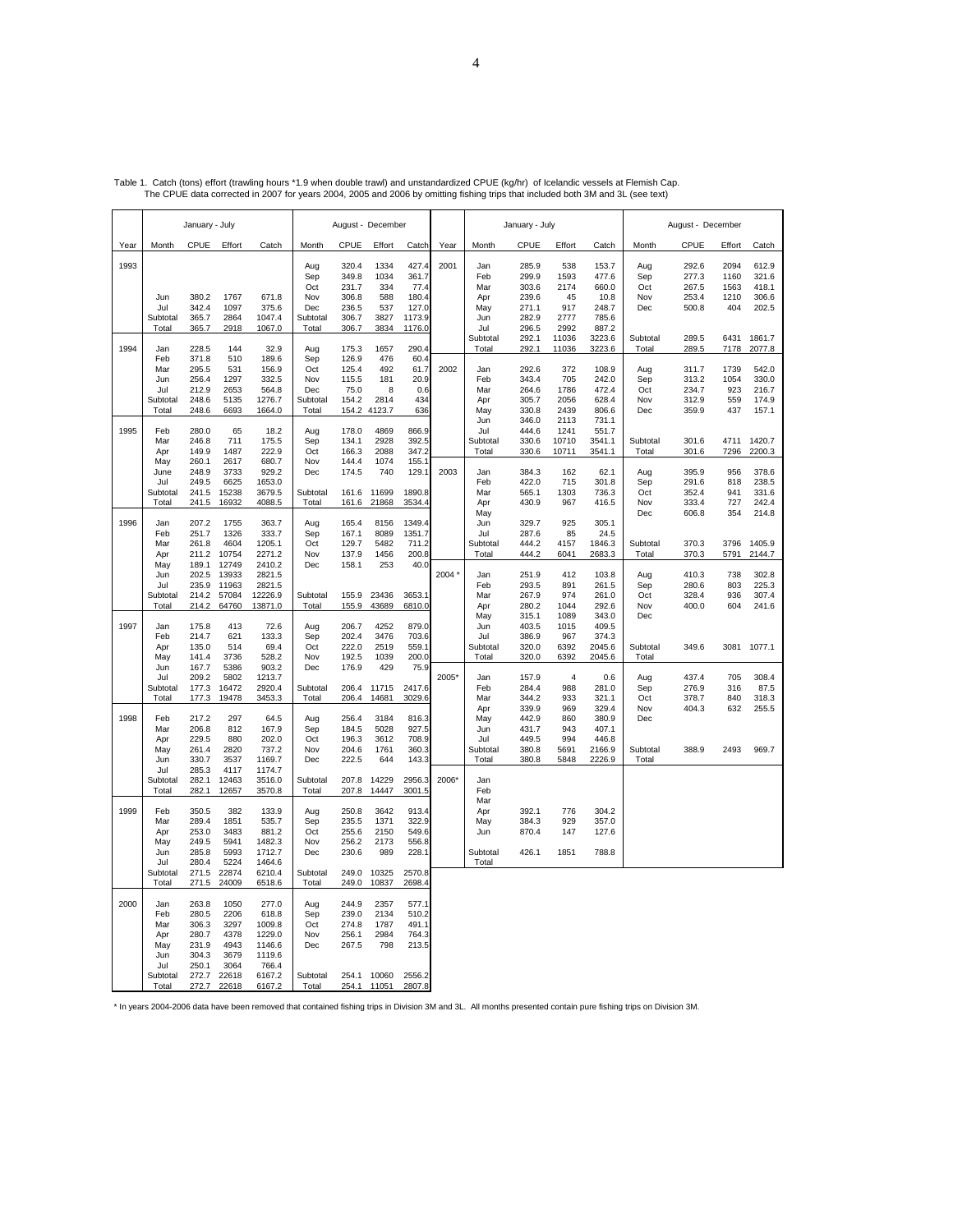| Year         | Nominal Catch<br>Tons | % of catch | No. of meshes<br>January-July | Twin trawls Mean trawl size Unstandardized<br><b>CPUE</b><br>January-July | 3000 trawl<br>January-July | No. of meshes<br>January-Sept | <b>CPUE at size</b> Mean trawl size Unstandardized<br><b>CPUE</b><br>January-Sept | <b>CPUE at size</b><br>3000 trawl<br>January-Sept. |
|--------------|-----------------------|------------|-------------------------------|---------------------------------------------------------------------------|----------------------------|-------------------------------|-----------------------------------------------------------------------------------|----------------------------------------------------|
| 1993         | 2 2 4 3               | 43.4       | 3086                          | 373                                                                       | 363                        | 3102                          | 356                                                                               | 344                                                |
| 1994         | 2 3 0 0               | 54.4       | 2975                          | 238                                                                       | 240                        | 2952                          | 216                                                                               | 219                                                |
| 1995         | 7623                  | 38.2       | 2689                          | 254                                                                       | 283                        | 2734                          | 229                                                                               | 251                                                |
| 1996         | 20681                 | 42.9       | 2838                          | 206                                                                       | 218                        | 2813                          | 198                                                                               | 212                                                |
| 1997         | 6483                  | 53.4       | 2932                          | 188                                                                       | 192                        | 2922                          | 198                                                                               | 203                                                |
| 1998         | 6572                  | 74.8       | 2939                          | 288                                                                       | 294                        | 2974                          | 264                                                                               | 266                                                |
| 1999         | 9217                  | 70.6       | 3340                          | 280                                                                       | 252                        | 3402                          | 276                                                                               | 243                                                |
| 2000         | 8978                  | 81.4       | 3521                          | 287                                                                       | 245                        | 3528                          | 282                                                                               | 240                                                |
| 2001         | 5301                  | 63.0       | 3391                          | 328                                                                       | 290                        | 3518                          | 325                                                                               | 277                                                |
| 2002         | 5741                  | 73.6       | 3641                          | 370                                                                       | 305                        | 3712                          | 363                                                                               | 293                                                |
| 2003         | 4695                  | 92.6       | 3949                          | 398                                                                       | 302                        | 4000                          | 386                                                                               | 289                                                |
| 2004         | $3567*$               | 98.9       | 4460                          | 339                                                                       | 228                        | 4460                          | 345                                                                               | 232                                                |
| 2005         | 4014*                 | 99.0       | 4463                          | 386                                                                       | 260                        | 4463                          | 390                                                                               | 262                                                |
| 2006         | 2099*                 | 99.0       | 4462                          | 465                                                                       | 313                        |                               |                                                                                   |                                                    |
| Mean 93-2006 | 7081                  | 70         | 3478                          | 314                                                                       | 270                        | 3429                          | 294                                                                               | 256                                                |

Table 2. Nominal catch for the whole year and some averages calculated from the Icelandic logbooks to show trends in CPUEs and size of circumference of trawl. In calculations of CPUE the effort of twin trawls is multiplied by 1.9. The adjusted CPUE of January-July and January-September to that of 3000 meshes trawl are high lighted .

\* Nominal Catch overestimated due to misreporting of catch from 3M to 3L.